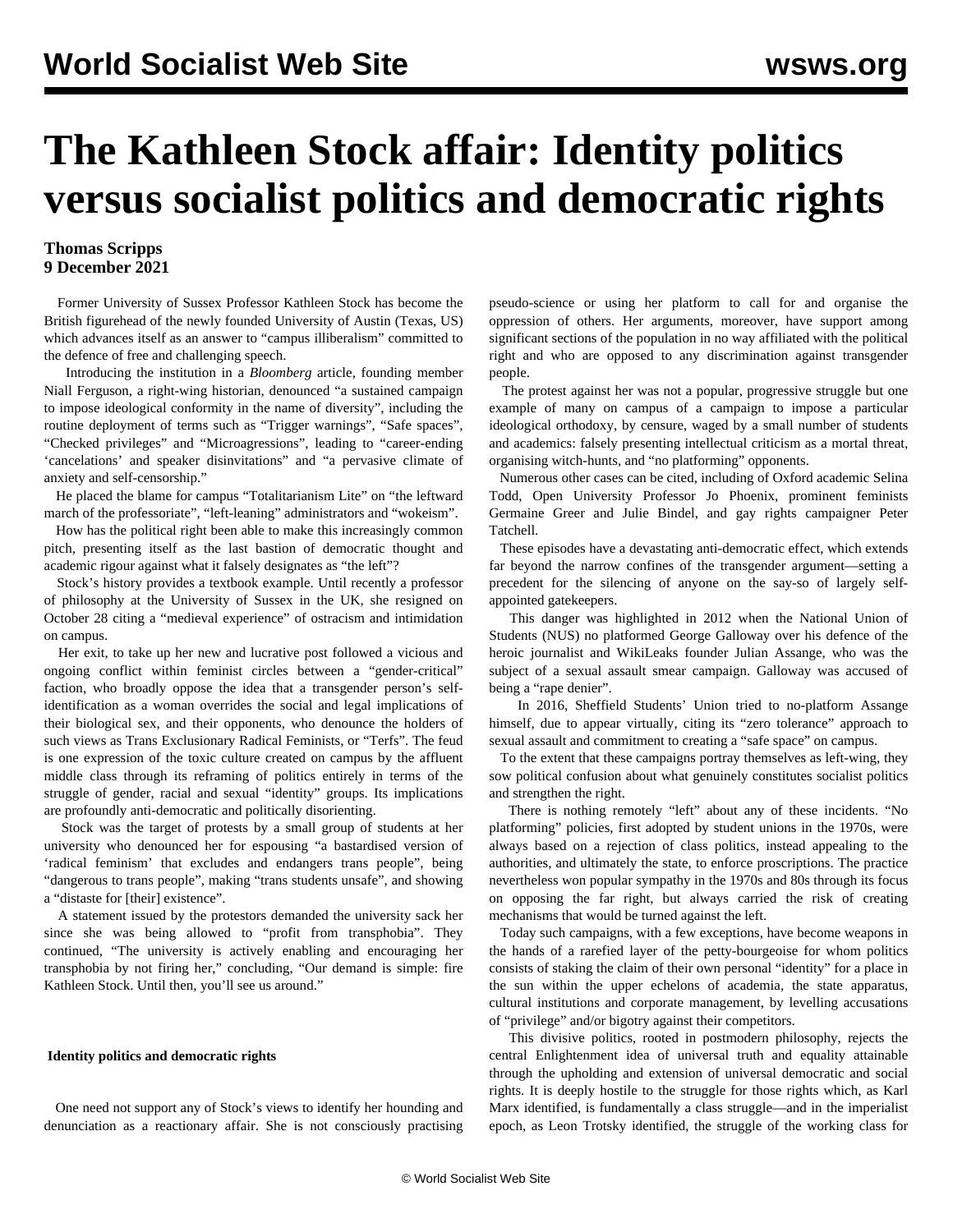#### **Preparing the way for the right**

 After dominating life on campus for years, identity politics has produced two results: the machinery for anti-democratic crackdowns which can now be taken over by the government and the right, and a growing resentment against what calls itself "progressive" politics that greases the right's wheels.

 Conservative universities minister Michelle Donelan commented after Stock's resignation, "This incident demonstrates only too clearly why this Government is pressing ahead with legislation to promote and defend free speech on campuses." The campaign to force Stock's resignation has also created the pretext for the Office for Students (OfS) to launch an investigation into the University of Sussex.

 As the *World Socialist Web Site* has explained, the OfS and the "Free Speech" bill have nothing to do with defending democratic rights. They are tools for government intervention on campus to boost right-wing and far-right voices and suppress left-wing opposition.

 Both are connected with a longstanding campaign in right-wing circles to [exploit](/en/articles/2020/08/26/aca2-a26.html) widespread hostility to the suffocating climate on campus for their own ends. Criticisms of identity politics feuds are used to attack popular protests against pseudo-scientists like [Noah Carl,](/en/articles/2019/06/20/euge-j20.html) and fascists like Steve Bannon and Marine Le Pen, and to insist that right-wing, nationalist, pro-imperialist, pro-war perspectives are underrepresented, suppressed, and deserve special support.

 The student protests against Carl and Le Pen are the exceptions to the generally reactionary rule of campus politics, which prove its noxious effect. There are clear occasions when it is necessary to organise action, mobilising broad support, against the far-right's legitimisation through the universities and in defence of the democratic rights threatened by their filthy ideologies. But this fight is undermined by the regular association of student protests with a wholly anti-democratic politics.

 The WSWS [commented](/en/articles/2021/02/18/free-j01.html) this February, in response to the government's plan to appoint a university "free speech champion": "The de facto drawing of a line between someone like Tatchell and members of the farright is hysterical nonsense and has repulsed large sections of the population, opening the door to government intervention on the campuses, which will be used to invite in the real fascistic right."

 Stock's resignation is fuel on the fire. She has now been granted martyr status, with sympathy extending beyond the political right, with which to promote the University of Austin venture. She has already lent her hand to the Conservative government's Higher Education (Freedom of Speech) Bill, giving evidence in its support earlier this year.

 At the same time, the government uses the language and methods pioneered by identity politics to suppress its opponents. This October, Professor David Miller was sacked by the University of Bristol after a sustained campaign alleging his anti-Zionist views were "endangering the personal safety of Jewish students". The government supported this campaign. Conservative MP Robert Halfon, who leads the education select committee, berated the University of Bristol for failing to create a "safe space for Jews".

 The Conservatives, and all the main parties, are also pressuring universities to adopt the anti-democratic International Holocaust Remembrance Alliance's definition of anti-Semitism, which equates criticism of Israel with hatred against Jews.

 The right-wing's rotten appeal can only gain ground in the absence of a genuine left-wing opposition to identity politics. The trade unions, the Labour Party and pseudo-left organisations like the Socialist Workers Party (SWP) have all embraced these ideas in opposition to class, that is, genuinely socialist, politics.

 Stock's own union, the University and College Union (UCU), responded to the campaign against her by issuing a statement calling on management "to take a clear and strong stance against transphobia at Sussex." While stating pro-forma its opposition to "the call for any worker to be summarily sacked", it called for "an urgent investigation into the ways institutional transphobia operates at our university," i.e., an investigation targeting Stock. This statement of the UCU's Sussex branch was then supported by the national organisation.

 Labour's Shadow Equalities Minister Taiwo Owatemi described the UCU statement as "strong and principled" and declared herself "concerned" by Stock's positions.

 Cynically trying to sidestep the censorious consequences of its own politics, the SWP stated "calls for sacking don't fit here and should be directed against fascists and organised racists" but sent its solidarity to the student protests demanding Stock's sacking! It made no attempt to explain the political issues involved, simply branding any opponent of the campaign against Stock "transphobic" and aligned with the right.

 The SWP also likely played a significant part in the actions of the UCU. Its six members on the union's national executive committee issued a statement, "Stand with trans students and workers at Sussex university", along with SWP members in the leadership of the National Education Union, Unison and the Public and Commercial Services Union.

#### **Socialism and democratic rights**

 Through the actions of the SWP and other pseudo-left organisations, advancing identity and other forms of petty-bourgeois politics, a toxic climate has been created on university campuses. The ultimate victims will not be those like Stock, whose CV for the University of Austin was effectively written by the campaign against her, but left-wing students and academics.

 A cornerstone of socialist politics is a genuine defence of free speech and academic freedom, which are vital weapons in the struggle against the ruling class, ignorance and oppression. Identity politics threatens these rights directly with its anti-democratic practices, and indirectly by handing the mantle of defending democratic principles to the conservative right.

 The issue for socialists is not to politically solidarise themselves with either Stock or her opponents—or whoever the parties are in tomorrow's feud—but to take up a defence of democratic rights in the interests of the working class, the vast majority of the population and the sole revolutionary force on the planet.

 There is no shortage of fiercely contested discussions to be had, from the murderous pandemic policy of "herd immunity" and worsening social inequality in all its forms, to the threat of war, dictatorship and fascism—all of which will deeply upset somebody.

 Addressing these questions means resolutely defending the right to free debate and research against both the identity politicians and the government and its right-wing allies, whose professed democratic ideals will evaporate the moment mass social questions begin to be seriously discussed. This requires the building of a genuine Marxist movement in the universities. It means the expansion of the [International Youth and](/en/special/pages/iysse/about.html)